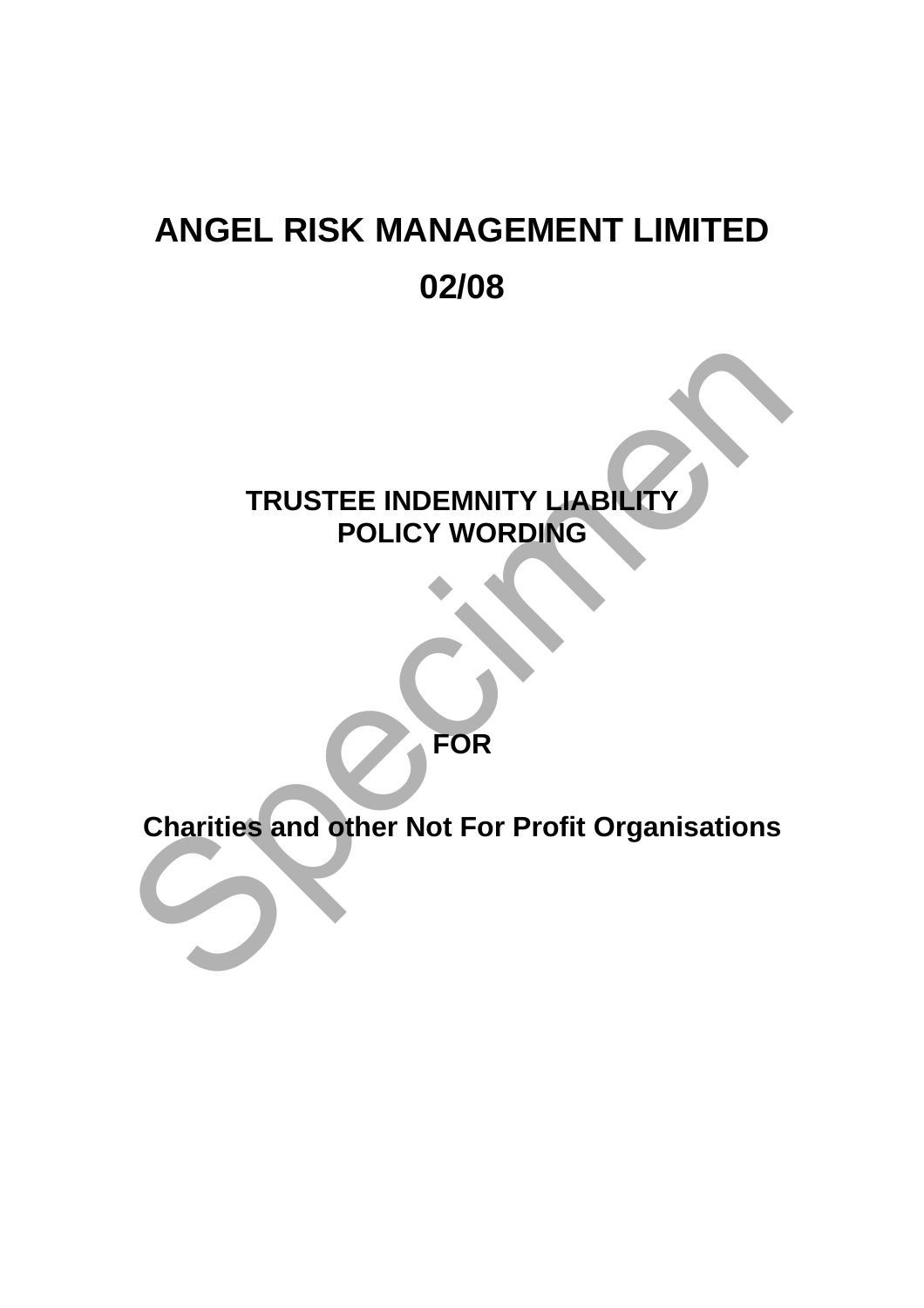

# **POLICY CONTENTS**

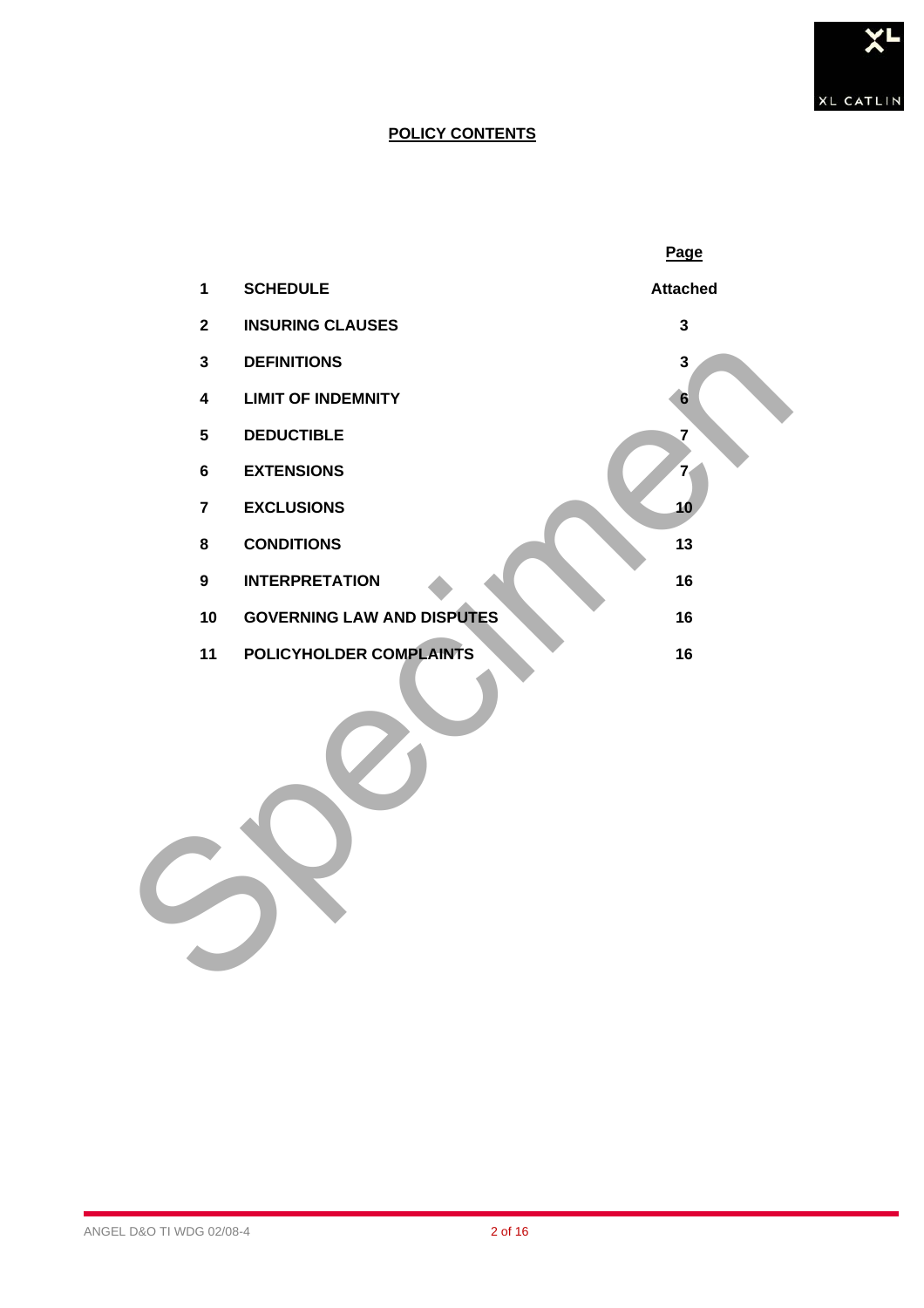# 2 **INSURING CLAUSES**



- 2.1 The **Insurer** will pay on behalf of:
	- (a) the **Insured** all **Loss** that the **Insured** is legally liable to pay;
	- (b) the **Organisation** any such **Loss** that the **Organisation** is legally required or permitted to pay the **Insured** as advancement or indemnity under any applicable company law or agreement;

for a **Claim** against the **Insured** for a **Wrongful Act** or an **Employment Practices Wrongful Act** provided that the **Claim** is first made against the **Insured** during the **Period of Insurance** or **Discovery Period** if applicable.

- 2.2 The **Insurer** will pay on behalf of the **Insured**:
	- **(a) Defence Costs and Expenses** in the defence, investigation or settlement of any **Claim** which falls to be dealt with under Insuring Clause 2.1;
	- **(b) Defence Costs and Expenses** in the investigation of any circumstance(s) **Notified** to the **Insurer** under condition 8.3 which is (or are) likely to give rise to a **Claim**;
	- **(c) Investigation Costs and Expenses**;
	- **(d) Criminal Defence Costs and Expenses**; and
	- **(e) Pollution and Contamination Defence Costs and Expenses**.

# 3 **DEFINITIONS**

- 3.1 **"Claim"** means any demand made of, or allegation of a right against, the **Insured** which is communicated to the **Insured**. All **Claims** related or connected in any way by reference to any common contributory factor or characteristic shall be treated as a single **Claim** first made on the date the first such **Claim** was **Notified**, provided that all such related or connected **Claims** are made during the same **Period of Insurance** or the **Discovery Period** if applicable. 2 The Insurer will pay on behalf of the Insured:<br>
(a) Defence Costs and Expenses in the defence, investigation or settlement of any Cla<br>
which falls to be dealt with under Insuring Clause 2.1;<br>
(b) Defence Costs and Expens
- 3.2 **"Organisation"** means the company**,** club, society or association or any other organisation named in Item 1 of the **Schedule** and its/their **Subsidiaries**
- 3.3 **"Criminal Defence Costs and Expenses"** means in relation to any **Claim** for bodily injury, sickness, disease, emotional distress (other than emotional distress arising from any libel or slander), mental anguish, mental stress or the death of any person, **Defence Costs and Expenses** in any criminal proceedings or investigation under Health and Safety at Work legislation including corporate manslaughter or the equivalent in any jurisdiction.
- 3.4 **"Defence Costs and Expenses"** means legal costs and expenses incurred by or on behalf of the **Insured** with the prior written and continuing consent of the **Insurer** (such consent not to be unreasonably withheld). It does not include any **Insured's** or the **Organisation's** own costs and expenses (including salaries) or any value attributable to the time spent by the **Insured**, **Organisation** or any **Employee** in dealing with a **Claim**. **Defence Costs** shall also include premium paid for insurance instruments or for bonds which may be required.
- 3.5 **"Discovery Period"** means any period of up to twelve months by which in respect of **Wrongful Acts** committed prior to the expiry of the **Period of Insurance** the **Insurer** extends cover. The limit of indemnity for the **Period of Insurance** and **Discovery Period** combined shall not exceed the sum stated in the **Schedule**.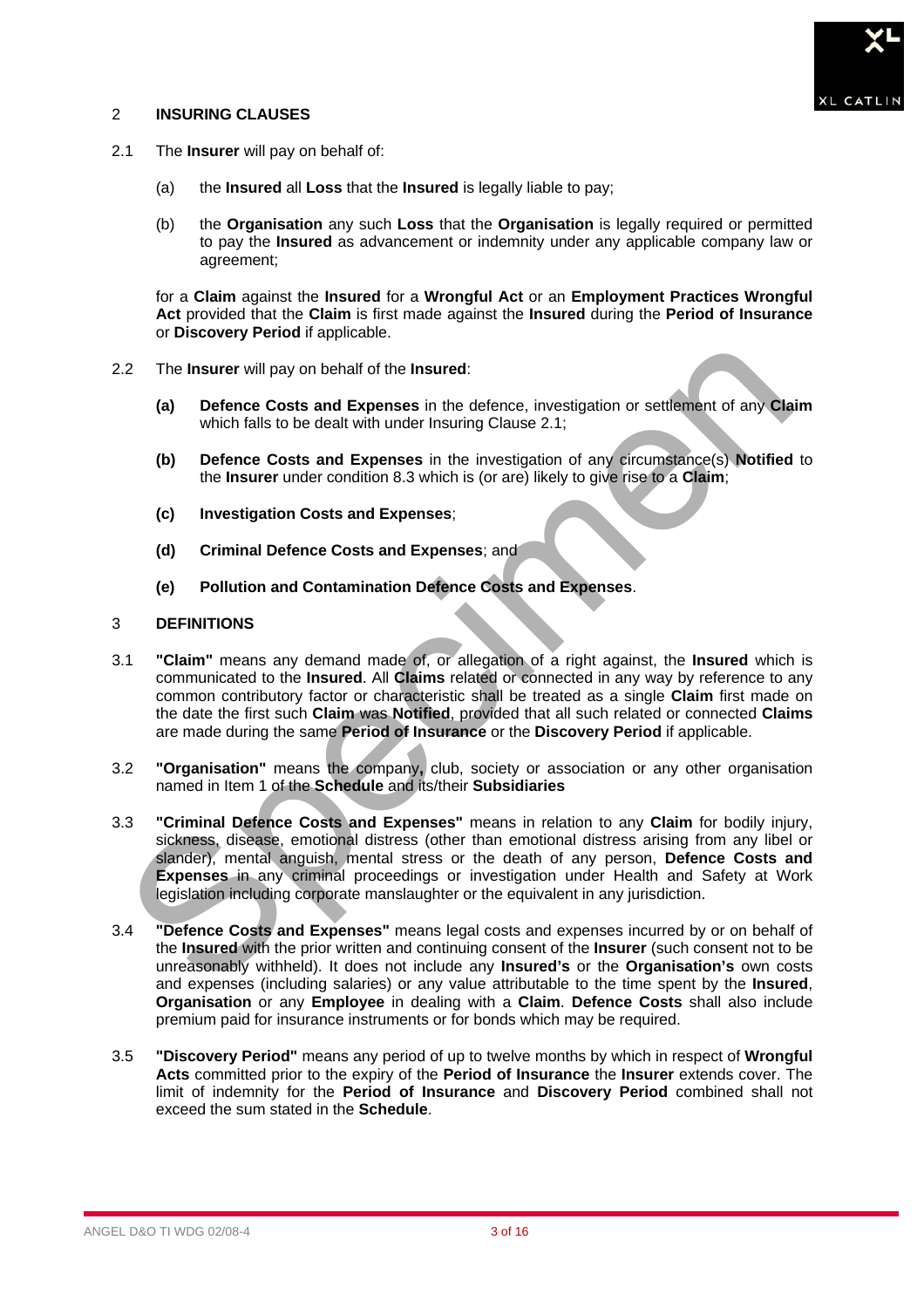

3.6 "**Employee**" and "**Employment**" means any person, other than a, trustee, committee member, director or officer of the **Organisation**, who is under a contract of service or apprenticeship, supplied to, hired, or borrowed by the **Organisation**, or under any work experience or similar scheme, or volunteers, whilst employed or engaged by and under the control of the **Organisation**.

With respect to a **claim** for an **Employment Practices Wrongful Act** to the extent that such **Employee**;

- (a) is acting in any managerial or supervisory capacity **Outside Trustee, Director or Committee Member.**
- (b) is named as a co-defendant with an **Insured.**
- 3.7 **"Employment Practices Wrongful Act"** shall mean a **claim** for:
	- (a) discrimination with respect to the terms or conditions of **Employment** on the basis of an individual's race, colour, religion, age, sex, national origin, disability, pregnancy, sexual orientation or preference or other status protected under applicable law;
	- (b) sexual harassment, including unwelcome sexual or non sexual advances, requests for sexual favours, and any unwelcome verbal, visual or physical contact of a sexual nature which:
		- 1. is explicitly or implicitly made a term or condition of **Employment**;
		- 2. creates a hostile or offensive working environment;
		- 3. when rejected or opposed by a person becomes a basis for decisions regarding that person's **Employment**;
	- (c) defamation (including libel and slander) which relates to a person's job skills, job performance, qualifications for **Employment**, professional reputation, disciplinary history, or termination of employment;
	- (d) wrongful termination of **Employment** or refusal to hire;
- (e) an adverse change in the terms and conditions of a person's **Employment** in retaliation for that person's exercise of his or her rights under law, or support of the rights of another. The interior of the termination with respect to the termination with the specific interior interior interior interior of the termination or preference or other status protected under applicable law-<br>individuals race, colou
- 3.8 **"Insured"** means:
	- (a) any natural person except an external auditor who is a past, present or future trustee, committee member, director or officer of the **Organisation**, or holds any equivalent position in any jurisdiction;
	- (b) any past, present or future **Employee** of the **Organisation**:
		- (i) acting at the specific prior written request of the **Organisation** in the capacity of **Outside Trustee, Director or Committee Member**; or
		- (ii) acting in any managerial or supervisory capacity; or
		- (iii) named as co-defendant with any director or officer.
	- (c) any trustee's, committee member's, director or officer's lawful spouse or civil partner (as defined in the Civil Partnership Act 2004) where in receipt of a **Claim** because of the **Wrongful Act** of the director or officer.
	- (d) the director or officer's estate, heirs, legal representatives or assigns.

For the avoidance of doubt, all references to directors and officers apply equally to nonexecutive and executive directors.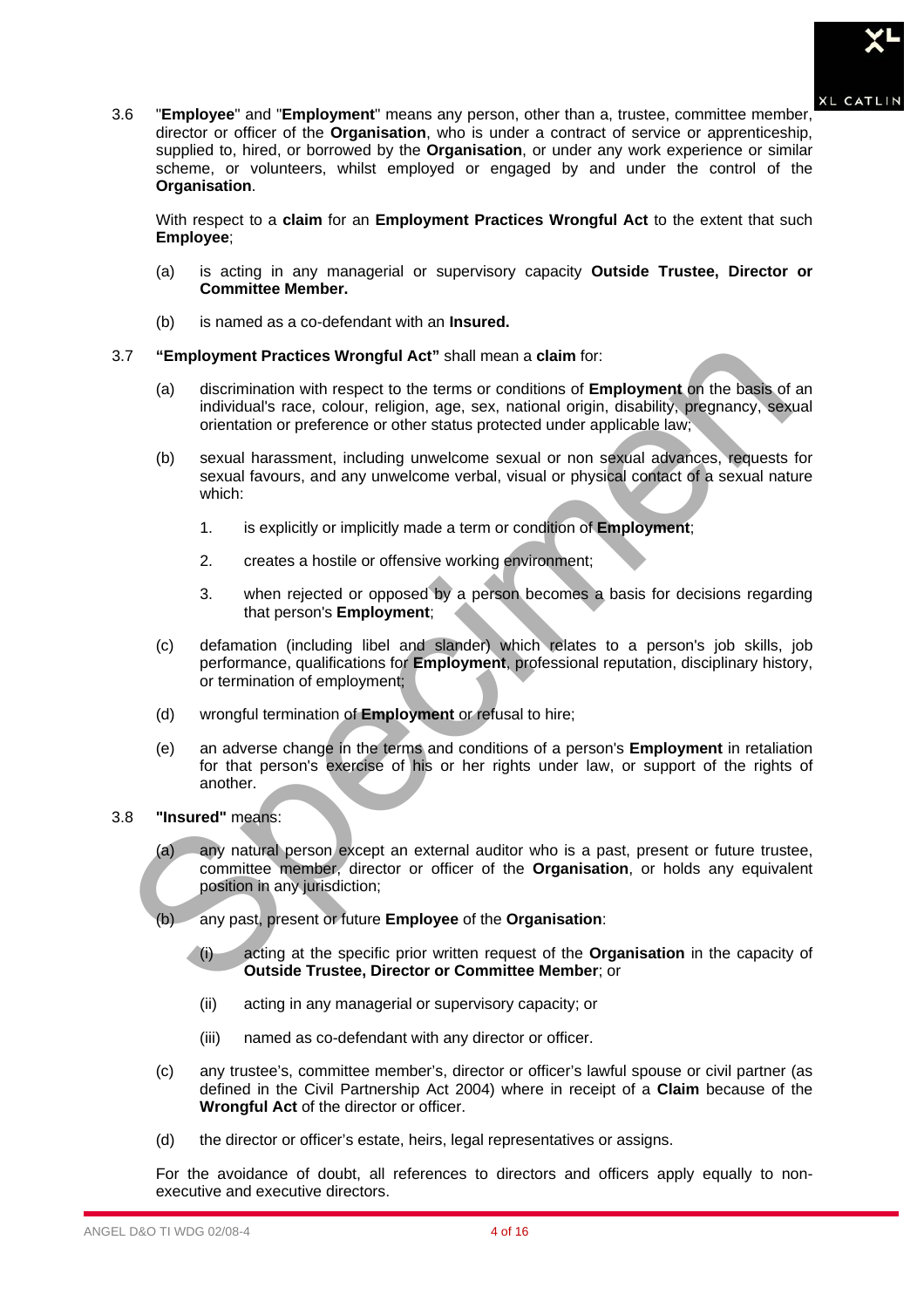

- 3.9 **"Insurer"** means Catlin Insurance Company (UK) Limited.
- 3.10 **"Investigation"** means any formal investigation enquiry or request for information of or attendance by the **Insured** initiated by any body (including the Financial Services Authority) other than the **Organisation** authorised so to compel the **Insured** during the **Period of Insurance** for the purpose of evaluating the conduct of the **Insured** in such insured capacity, including but not limited to proceedings under the Proceeds of Crime Act 2002 and Money Laundering Regulations 2003 or by reference to the Financial Services and Markets Act 2000.
- 3.11 **"Investigation Costs and Expenses"** means **Defence Costs and Expenses** incurred in the context of an **Investigation**.
- 3.12 **"Loss"** means any award of compensatory damages made by a competent court or tribunal including third party costs or any settlement, **Defence Costs and Expenses Investigation Costs and Expenses** or **Criminal Costs and Expenses** incurred with the prior written consent of the Insurer.

**Loss** does not include

- (a) **Employee** remuneration, benefits, stock or share options or severance payments; or
- (b) taxes, fines, or civil, regulatory or criminal penalties or
- (c) punitive, aggravated or exemplary damages; or
- (d) In respect of any **Employment Practices Wrongful Act Loss**:
	- (i) any salary or wages earned while in the **Employment** of the **Organisation**.
	- (ii) any **Employment** related benefits to which the claimant would have been entitled as an **Employee** had the Insured or the **Organisation** provided the claimant with a continuance, reinstatement or commencement of **Employment**.
	- (iii) contractual damages based upon the terms of a contract of **Employment**.
	- (iv) any liability or costs incurred by any **Insured** or the **Organisation** to modify any building or property in order to make such a building or property more accessible or accommodating to any disabled persons.
- 3.13 **"Notified"** means that notice is sent in writing by the **Insured** and/or the **Organisation** (or its insurance agent) to, and received by, the **Insurer**. For the avoidance of doubt, notice is not valid if given by any third party (other than the **Insured's** and/or the **Organisation's** insurance agent).
- 3.14 **"Outside Trustee, Director or Committee Member"** means any **Insured** acting in the capacity of a director formally appointed on the written authority and request of the **Organisation** to the board or equivalent position in any organisation in which the **Organisation**  holds a shareholding, any not-for-profit entity or any other entity which has been specified in the **Schedule** other than: including third party costs or any settlement, **Defence Costs and Expenses** or Costs and Expenses or Criminal Costs and Expenses incurred with the prior written conserved with the insurer.<br>
Loss does not include<br>
(a) Emplo
	- (a) the **Organisation**; or
	- (b) any entity:
		- (i) having its securities listed or traded on any US exchange; or
		- (ii) possessing any tangible or intangible asset located within the USA.
- 3.15 **"Period of Insurance"** means the period stated in the **Schedule**.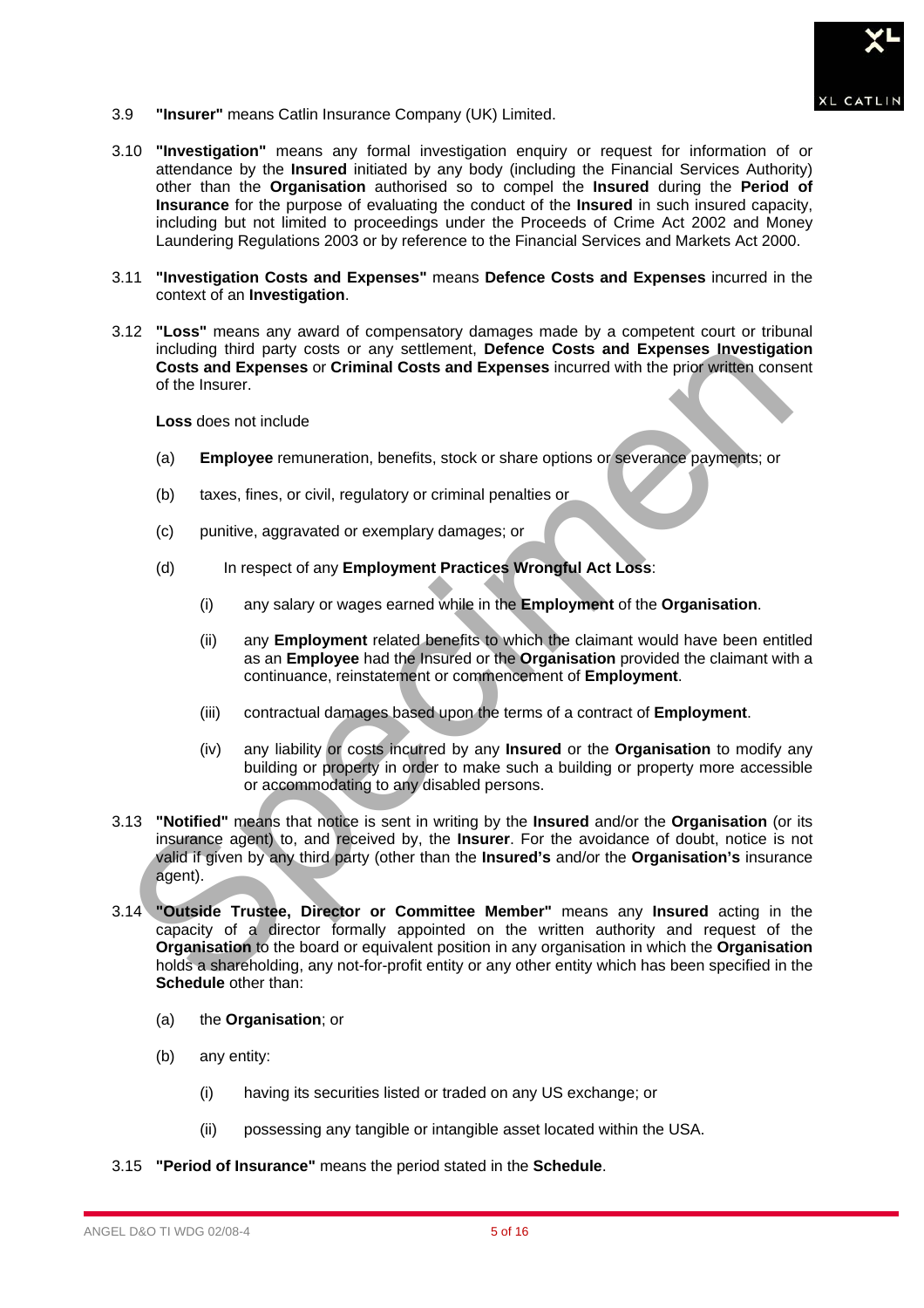

- 3.16 **"Pollution and Contamination Defence Costs and Expenses"** means **Defence Costs and Expenses** incurred in relation to any **Wrongful Act** involving any pollution, seepage, discharge, dispersal, release or escape of any solid, liquid, gaseous or thermal irritant or contaminant including, but not limited to, smoke, vapours, soot, dust, fibres, fungi, mould, fumes, acids, alkalis, chemicals and waste (including, but not limited to, material to be recycled, reconditioned or reclaimed) or contamination of any kind; or ionising radiation or contamination by radioactivity from any nuclear fuel or from any nuclear waste or from combustion of nuclear fuel; or radioactive, toxic, explosive or other hazardous properties of any explosive nuclear assembly or nuclear component thereof.
- 3.17 **"Premium"** means the amount stated in the **Schedule**.
- 3.18 **"Proposal"** means the application referred to in the **Schedule** and containing particulars and statements together with any other information and documents supplied to the **Insurer** by or on behalf of any **Insured** or the **Organisation**.
- 3.19 **"Schedule"** means the document entitled **"Schedule"** that attaches to and forms part of this policy.
- 3.20 **"Subsidiary"** means an **Organisation** in which the **Organisation**:
	- (a) owned or owns directly or through one or more of its **Subsidiaries** more than 50% of the voting rights or more than 50% of the share capital issued in such entity; or
	- (b) had or has the right to appoint or remove the majority of such entity's board of governors, trustees or directors; or
	- (c) controlled or controls alone pursuant to a written agreement with other shareholders or members the majority of the voting rights in such entity, provided that the **Organisation** is also a shareholder in it;

but only in respect of **Wrongful Acts** committed in relation to the **Subsidiary** while a **Subsidiary** of the **Organisation**

3.21 **"Wrongful Act"** means any actual or alleged act, error, omission, misstatement, misleading statement, negligent act, negligent error, negligent omission or negligent breach of duty committed or attempted by an **Insured** acting in his or her capacity as a governor, trustee, committee member, director or officer, **Employee** of the **Organisation** or any allegation made against the **Insured** by reason of his or her capacity as a governor, trustee, committee member, director or officer **Employee** of the **Organisation**.

# **4 LIMIT OF INDEMNITY**

- 4.1 The limit of indemnity means the maximum amount payable by the **Insurer** under this policy for the **Period of Insurance** (including any **Discovery Period** and run-off period under clause 6.4) irrespective of the number of **Claims** and/or the number of claimants and/or the number of **Insureds**, **Companies** or **Subsidiaries**. All inner or sub-limits form part of and, where paid, erode the limit of indemnity and are in all respects subject to the terms, conditions, limits, exclusions and other provisions of this policy. As regards **Outside Trustee, Director or Committee Member** cover the limit of indemnity shall be further reduced by the amount of any other potentially applicable cover, whether or not paid. statements together with any other information and documents supplied to the Insurer by or<br>
behalf of any Insured or the Organisation.<br>
19 "Schedule" means the document entitled "Schedule" that attaches to and forms part o
- 4.2 The limit of indemnity shall be as stated in the **Schedule**.

The aggregate sub-limit shown in the **Schedule** shall apply as part of and where paid, in whole or in part, erode the limit of indemnity.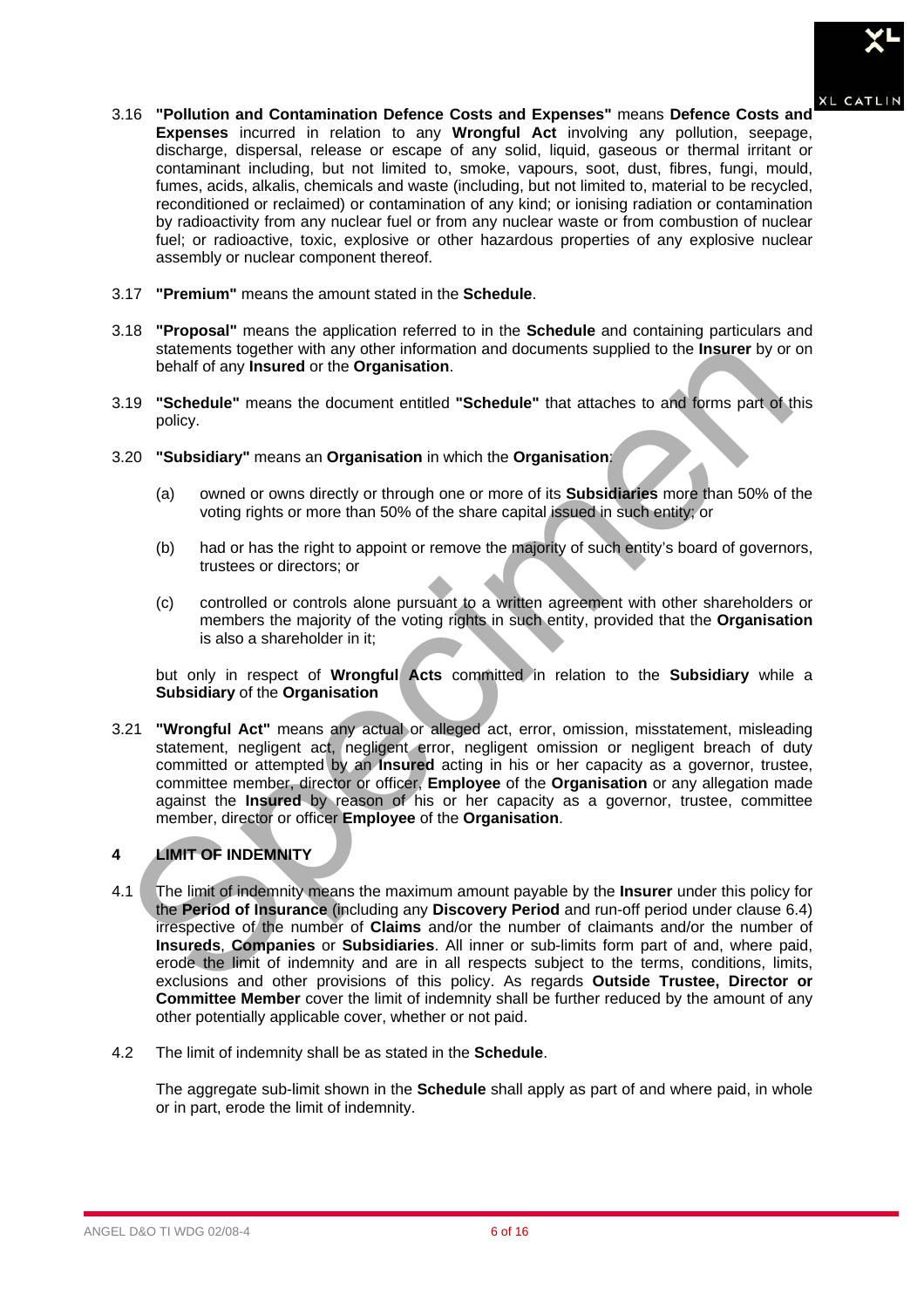

- 4.3 Any payment in respect of Insuring Clause 2.1 and/or 2.2 and/or any endorsement or otherwise shall erode the limit of indemnity.
- 4.4 The limit of indemnity shall be the maximum the **Insurer** shall be called upon to pay in respect of any **Period of Insurance** (including any **Discovery Period**) irrespective of the number of **Claims**, claimants or **Losses** and shall include all **Defence Costs and Expenses** and **Investigation Costs and Expenses**.
- 4.5 All **Claims** or series of **Claims** arising from or attributable to or which are otherwise causally connected with a single **Employment Practices Wrongful Act** or series of related **Employment Practices Wrongful Acts** shall be considered as a single **Claim** for the purposes of this policy provided that all such **Claims** are made during the same **Period of Insurance** or the **Discovery Period** if applicable.

# **5 DEDUCTIBLE**

- 5.1 The deductible means the first part of any **Loss** payable by the **Organisation** together with any unpaid **Premium**. The **Insurer** shall only be liable to the extent that any liability exceeds the relevant deductible. DEDUCTIBLE<br>
1 The deductible means the first part of any Loss payable by the Organisation together with<br>
unpaid Premium. The Insurer shall only be liable to the extent that any liability exceeds<br>
relevant deductible.<br>
Secr
- 5.2 Payment of any such deductible by the **Organisation** is a condition precedent to payment by the **Insurer.**
- 5.3 The deductible includes **Defence Costs and Expenses** and **Investigation Costs and Expenses**.

# **6 EXTENSIONS**

Subject to all other terms, conditions, exceptions, limits, deductibles and exclusions of this policy:

# 6.1 **Automatic Acquisition Cover**

This policy provides automatic cover for **Loss** arising out of any newly created or acquired **Subsidiary**, including by merger, to the extent that:

- (a) the **Total Turnover** of the **Organisation** at the commencement of the **Period of Insurance** combined with any applicable **Discovery Period** are not increased by the acquisition or creation of such **Subsidiary** or **Subsidiaries** by more than 25%; and
- (b) any **Wrongful Act** for which cover is sought takes place while the **Subsidiary** is a **Subsidiary** of the **Organisation**.

# 6.2 **Takeovers and Mergers**

If during the **Period of Insurance** the **Organisation** is taken over, merges with or consolidates into another entity.

- (a) the **Organisation** shall within thirty days give written notice to the **Insurer** of such merger, consolidation or acquisition; and
- (b) cover shall thereafter apply only to **Wrongful Acts** committed prior to the effective date of such merger, consolidation or acquisition.
- (c) the **Organisation** may cancel the remainder of this policy on behalf of the **Organisation** and all **Insureds** by sending written notice to the **Insurer**, stating the date from which the cancellation is to take effect.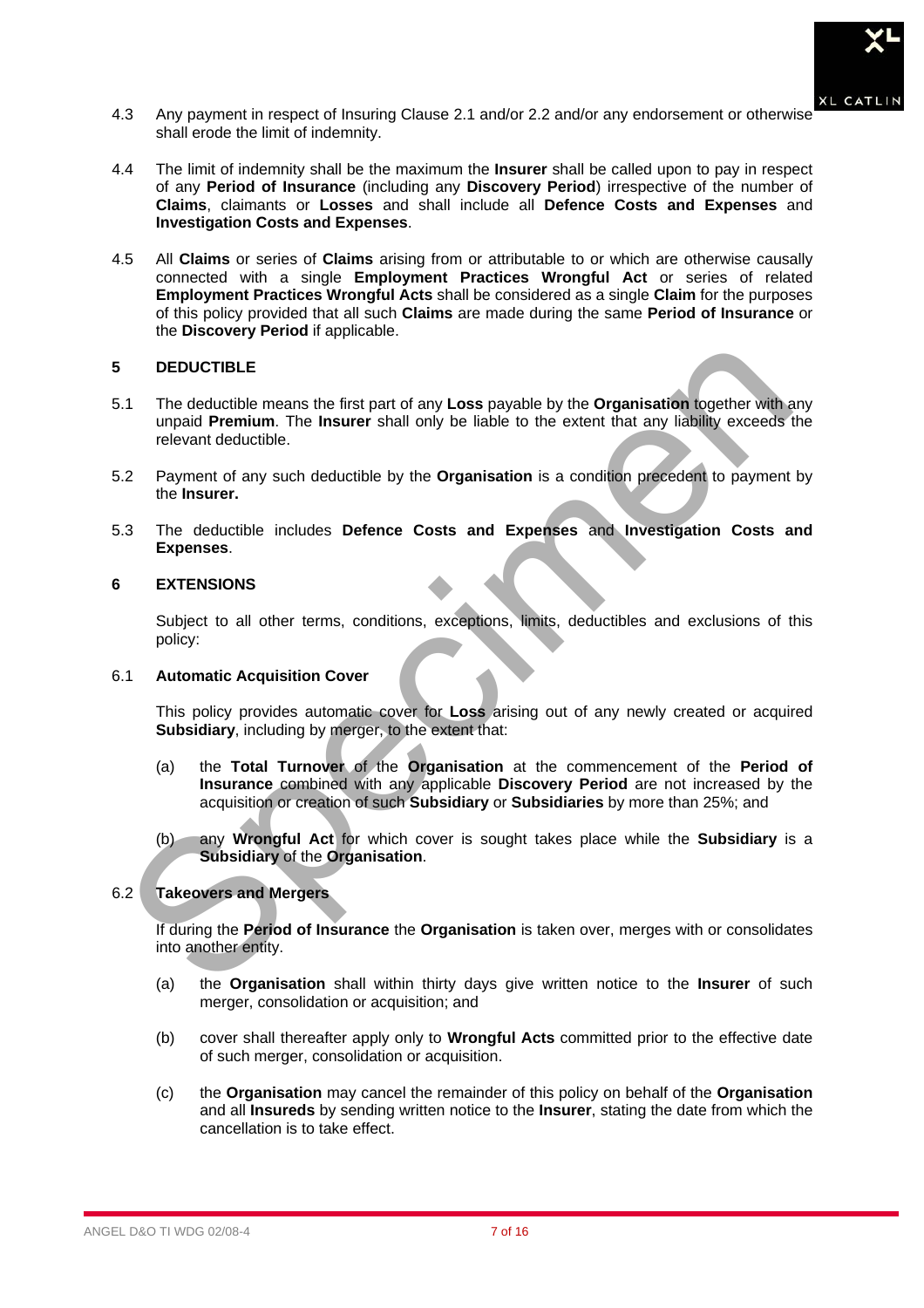

# 6.3 **Discovery Period**

In the event that the **Insurer** cancels this policy for any reason other than non-payment of **Premium**, or refuses to offer renewal terms (changes in the limit of indemnity, deductible, **Premium** or any other terms and conditions do not constitute a refusal to offer renewal terms for the purpose of this clause) or the **Insured** elects not to renew with the **Insurer**, the **Insurer** will (upon request by or on behalf of the **Insured** to be received within no more than thirty days after expiry) offer as an extension of the **Period of Insurance** a **Discovery Period** of up to twelve months at 100% additional **Premium** for **Wrongful Acts** committed prior to expiry of the **Period of Insurance**. The limit of indemnity for the **Period of Insurance** including the **Discovery Period** shall remain as set out in the **Schedule**. This **Discovery Period** shall terminate immediately upon the **Insured** purchasing any other Directors and Officers policy cover (irrespective of whether it is equivalent to this policy in scope) and any unearned **Premium** shall be returned as soon as possible.

# 6.4 **Retirement Run-off**

In the event that this policy is not renewed on expiry with the **Insurer** and provided that there is no available indemnity under any other Directors and Officers policy this policy shall extend to cover any **Insured** who had retired or resigned from the **Organisation** prior to the date of such expiry in respect of **Claims** made against that **Insured** for a further six years immediately following such date. However this extension shall apply only: Fremium shall be returned as soon as possible.<br>
A Retirement Run-off<br>
In the event that this policy is not renewed on expiry with the Insurer and provided that the<br>
In the event that this policy is not renewed on expiry wi

- (a) in respect of **Wrongful Acts** committed during the original **Period of Insurance** and
- (b) in respect of **Wrongful Acts** committed during any previous **Period of Insurance** which is linked by continuous renewal to this **Period of Insurance.**
- (c) if the **Insured** has retired for reasons other than disqualification or as a result of a merger, consolidation or acquisition as detailed in clause 6.2.
- (d) up to aggregate sub-limit stated in part 3(d) of the **Schedule** in respect of an **Insured** in the **Period of Insurance** combined with any **Discovery Period**.

# 6.5 **Outside Boards**

This cover shall extend to any **Wrongful Act** committed in the capacity of **Outside Trustee, Director or Committee Member**, but only in excess of the aggregate of:

- (a) the amount of Loss the **Outside Trustee, Director or Committee Member** serving on the Outside Board is indemnifiable by the outside entity.
- (b) any other potentially applicable cover, whether or not it actually responds; and

# 6.6 **Extradition Proceedings**

The **Insurer** will pay on behalf of the **Insured Extradition Proceedings Defence Costs and Expenses.** 

For the purposes of this endorsement **"Extradition Proceedings Defence Costs and Expenses"** shall mean legal costs and expenses incurred by or on behalf of the **Insured** with the prior written and continuing consent of the **Insurer** (such consent not be to unreasonably withheld) in:-

- (a) any request for extradition of any **Insured**, any warrant for arrest in respect of any **Insured** or other proceedings under the provisions of the United Kingdom Extradition Act 2003; or
- (b) any associated appeal to the European Court of Human Rights, or court of similar standing, and the pursuit of judicial review proceedings against the decision of the Home Secretary or another appropriately authorised representative of the Government of the United Kingdom to issue an extradition certificate under the United Kingdom Extradition Act 2003; or
- (c) the equivalent of the above in any other jurisdiction.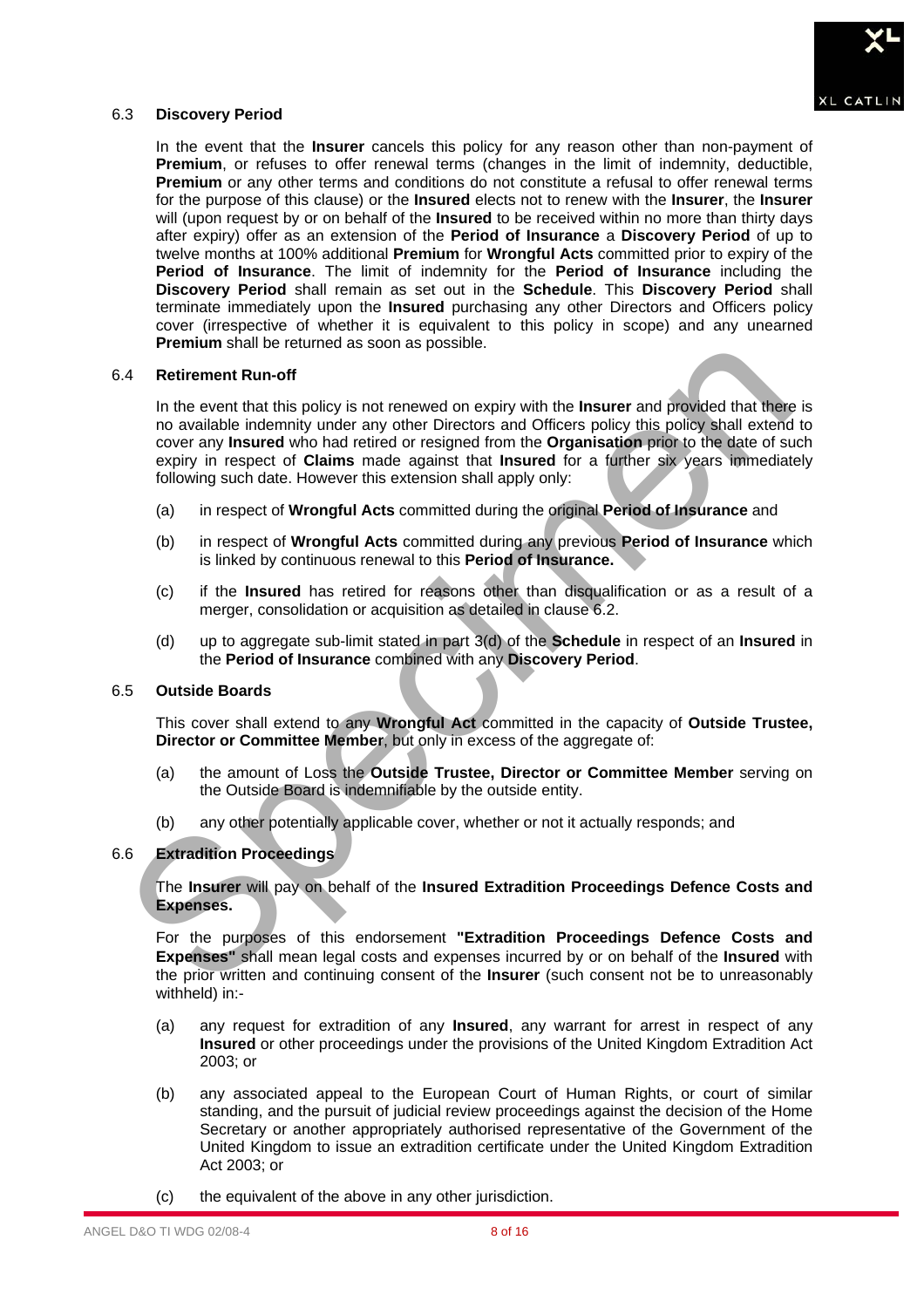

# 6.7 **Identity Theft**

Should a person or entity other than an **Insured** or the **Organisation** enter into an agreement with another person or entity fraudulently representing themselves as an **Insured** or the **Organisation** then **Insurers** shall pay all reasonable and necessary fees and expenses incurred in establishing that such fraudulent misrepresentation has taken place should any person or entity attempt to enforce such agreement against an **Insured** or the **Organisation**, provided that:

- (a) any other applicable cover has been exhausted, whether or not it actually responds;
- (b) such fraudulent misrepresentation is in connection with the **Organisation's** business;
- (c) such fraudulent misrepresentation first started before the end of the **Period of Insurance;**
- (d) such fraudulent misrepresentation is first discovered during the **Period of Insurance** or the **Discovery Period;**
- (e) the total amount payable by **Insurers** shall not exceed £25,000 any one **Insured** or the **Organisation**, subject to an overall aggregate sub limit of £100,000.

# 6.8 **Emergency Defence Costs**

In the event the **Insured** is unable to contact the **Insurer** or its representatives to obtain consent to authorise **Defence Costs and Expenses** following a **Claim**, the **Insurer** agree to reimburse the **Insured** for emergency **Defence Costs and Expenses** incurred for a period of up to 14 days from the date the **Claim** was first made.

#### 6.9 **Fidelity**

The **Insurer** shall indemnify the **Organisation** for any direct loss of money or other property belonging to the **Organisation** first discovered by the **Organisation** and notified to the **Insurer** during the **Period of Insurance** arising from the dishonest, fraudulent, criminal or malicious act(s) or omission(s) of any **Insured** or **Employee** of the **Organisation**. This extension applies only in respect of **Losses** resulting solely and directly from such act(s) or omission(s) committed by any **Insured** or **Employee** of the **Organisation** with the manifest intent to cause **Loss** to the **Organisation** or to make an improper financial gain for themselves or for an identified third party, provided that: (c) such fraudulent misrepresentation first started before the end of the Period<br>
(d) such fraudulent misrepresentation is first discovered during the Period of Insurance<br>
the Discovery Period;<br>
(e) the total amount payab

- (a) The **Organisation** will not be indemnified for any loss of money or other property resulting from dishonest, fraudulent, criminal or malicious act(s) or omission(s) perpetrated after the **Organisation** could reasonably have discovered or suspected improper conduct on the part of the relevant **Insured** or **Employee**.
- (b) No indemnity shall be provided to any person committing or colluding in any dishonest, fraudulent, criminal or malicious act(s) or omission(s).
- (c) Any monies which but for such dishonest, fraudulent, criminal or malicious act(s) or omission(s) would be due to such person from the **Organisation** or any monies of such person held by the **Organisation** shall be deducted from any amount payable under this extension.
- (d) The **Insurer's** total aggregate liability in respect of this extension shall not exceed the amount shown in part 3) e) of the **Schedule** for the **Period of Insurance** which amount is part of and not in addition to the limit of indemnity. Notwithstanding the **Deductible** stated in 4. of the Schedule a separate **Deductible** of £500 shall apply in respect of each **Claim** under this extension.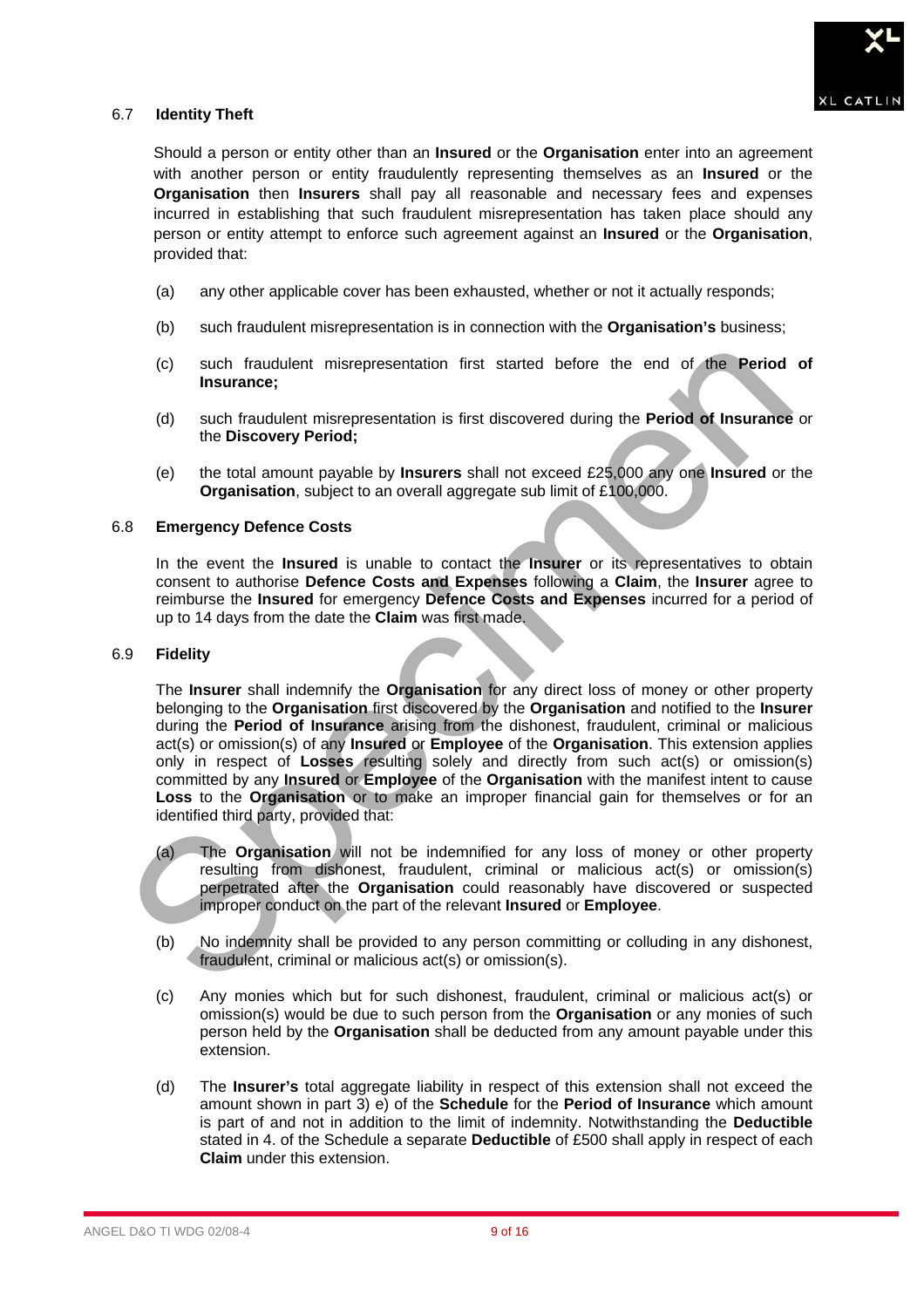

# 6.10 **Loss of Documents**

In the event of physical loss of or damage to documents suffered and notified to the **Insurer** during the **Period of Insurance**, **Insurers** shall indemnify the **Organisation** for any **Claim** or reasonable and necessary costs and expenses incurred in replacing, restoring or reconstituting any documents which are the property of the **Organisation** or are in the **Organisation's** care, custody or control, provided that **Insurers** total limit of liability in respect of this extension shall not exceed £10,000 in all for the **Period of Insurance** which amount is part of and not in addition to the limit of liability. Notwithstanding the **Deductible** stated in 4. of the Schedule a separate **Deductible** of £500 shall apply in respect of each **Claim** under this extension.

For the purposes of the extension "documents" shall mean any documents or computer system records which are the property of the **Organisation** or for which the **Organisation** is responsible. Documents shall not mean bearer bonds, coupons, bank currency notes or other negotiable instruments.

# **7 EXCLUSIONS**

For the purposes of determining whether exclusion applies, no statement, information or knowledge on the part of any **Insured** shall be imputed to any other **Insured**.

The **Insurer** shall not have any liability under this policy for, or directly or indirectly arising out of, or in any way connected with:-

# 7.1 **Death or Bodily Injury**

Bodily injury, sickness, disease, emotional distress (other than emotional distress arising from any libel or slander), mental anguish, mental stress or the death of any person, except:

- (a) in respect of any **Employment Practices Wrongful** Act; or
- (b) in respect of **Criminal Defence Costs and Expenses** in any criminal proceedings or investigation under Health and Safety legislation including corporate manslaughter or the equivalent in any jurisdiction, up to the limit in the **Schedule**.

# 7.2 **Employee Benefit**

Any retirement, pension, profit-sharing, health, welfare or any other **Employee** benefit fund, trust scheme or plan, or related legislation or regulations anywhere in the world including but not limited to the UK Pensions Act 1995 and/or subsequent amending or re-enacting legislation. responsible. Documents shall not mean bearer bonds, coupons, bank currency notes or other<br>specialbe instruments.<br>EXCLUSIONS<br>For the purposes of determining whether exclusion applies, no statement, information<br>knowledge on

# 7.3 **Dishonest, Fraudulent or Criminal Acts**

Any dishonest, fraudulent or criminal act or omission or any wilful breach of any statue, rule or law by the **Insured**.

For the purpose of this exclusion, no individual **Insured** shall be denied cover unless possessed of actual knowledge of the relevant act or omission at the commencement of the **Period of Insurance**.

This exclusion shall only apply where there has been a final adjudication by any court, tribunal or other similar body, or admission by the **Insured** of such conduct.

# 7.4 **Known Claim or Circumstance**

Any **Claim** or circumstance(s) which may give rise to a liability under this policy and which **Claim** or circumstance(s) was (or were) known to the **Insured** or the **Organisation** prior to the **Period of Insurance**.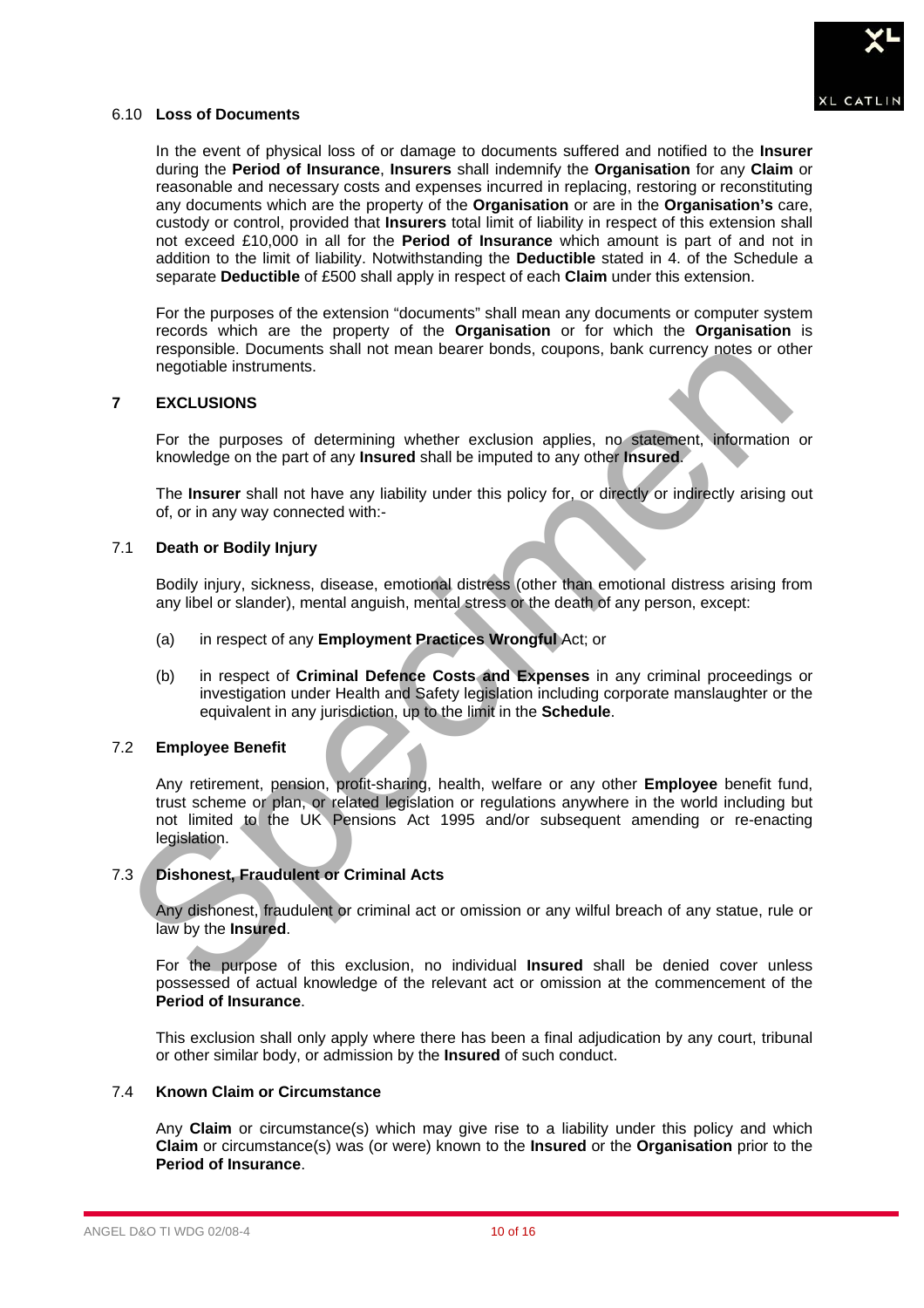

# 7.5 **Manufacture, Supply, Sale of Goods**

Any **Claim** based upon or arising out of the manufacture, sale, supply, installation or maintenance of any products or goods.

It is further understood and agreed that notwithstanding the above this exclusion shall not apply to any **Claim** or **Claims** arising out of the actual or alleged failure to supervise.

#### 7.6 **Other Insurance**

Any matter in respect of which the **Insured** or **Organisation** is (or but for the existence of this policy would be) entitled to cover under any other contract of insurance, except where such other insurance is written as specific excess insurance to provide an indemnity in excess of the amount payable under this policy. This policy shall only apply in excess of such other policy to the extent of such part of the limit of indemnity or any applicable sub-limit as exceeds the limit of the other policy.

# 7.7 **Pollution**

Any pollution, seepage, discharge, dispersal, release or escape of any solid, liquid, gaseous or thermal irritant or contaminant including, but not limited to, smoke, vapours, soot, dust, fibres, fungi, mould, fumes, acids, alkalis, chemicals and waste (including but not limited to material to be recycled, reconditioned or reclaimed) or contamination of any kind; or ionising radiation or contamination by radioactivity from any nuclear fuel or from any nuclear waste or from the combustion of nuclear fuel; or radioactive, toxic, explosive or other hazardous properties of any explosive nuclear assembly or nuclear component thereof. However this exclusion shall not apply to: of the insurance is written as specific excess firsurance to provide an indemnity in excess of such other policy<br>amount payable under this policy. This policy shall only apply in excess of such other policy<br>the extent of s

- (a) **Defence Costs and Expenses** in relation to any **Wrongful Act** concerning such matters.
- (b) any **Claim** against the **Insured** instigated by one or more shareholders of the **Organisation** in the name of the **Organisation** without the willing assistance or involvement of the **Insured**.

# 7.8 **Professional Indemnity**

Any liability arising from or connected with the giving of professional advice or service whether or not for remuneration or any act, error or omission relating thereto.

It is further understood and agreed that notwithstanding the above this exclusion shall not apply to any **Claim** or **Claims** arising out of the actual or alleged failure to supervise those who gave or failed to give professional advice or service.

# 7.9 **Profit or Advantage**

Any unlawful personal profit, remuneration or advantage gained by the **Insured** or a financial advantage to an entity in which the **Insured** has a financial interest.

This exclusion shall only apply to an **Insured** who has admitted such conduct has occurred or against whom there has been a final adjudication by a competent court or tribunal that such conduct has occurred.

#### 7.10 **Property Damage**

Any damage to or destruction or loss of any property including loss of use.

It is further understood and agreed that notwithstanding the above this exclusion shall not apply to any **Claim** or **Claims** arising out of the actual or alleged failure to supervise.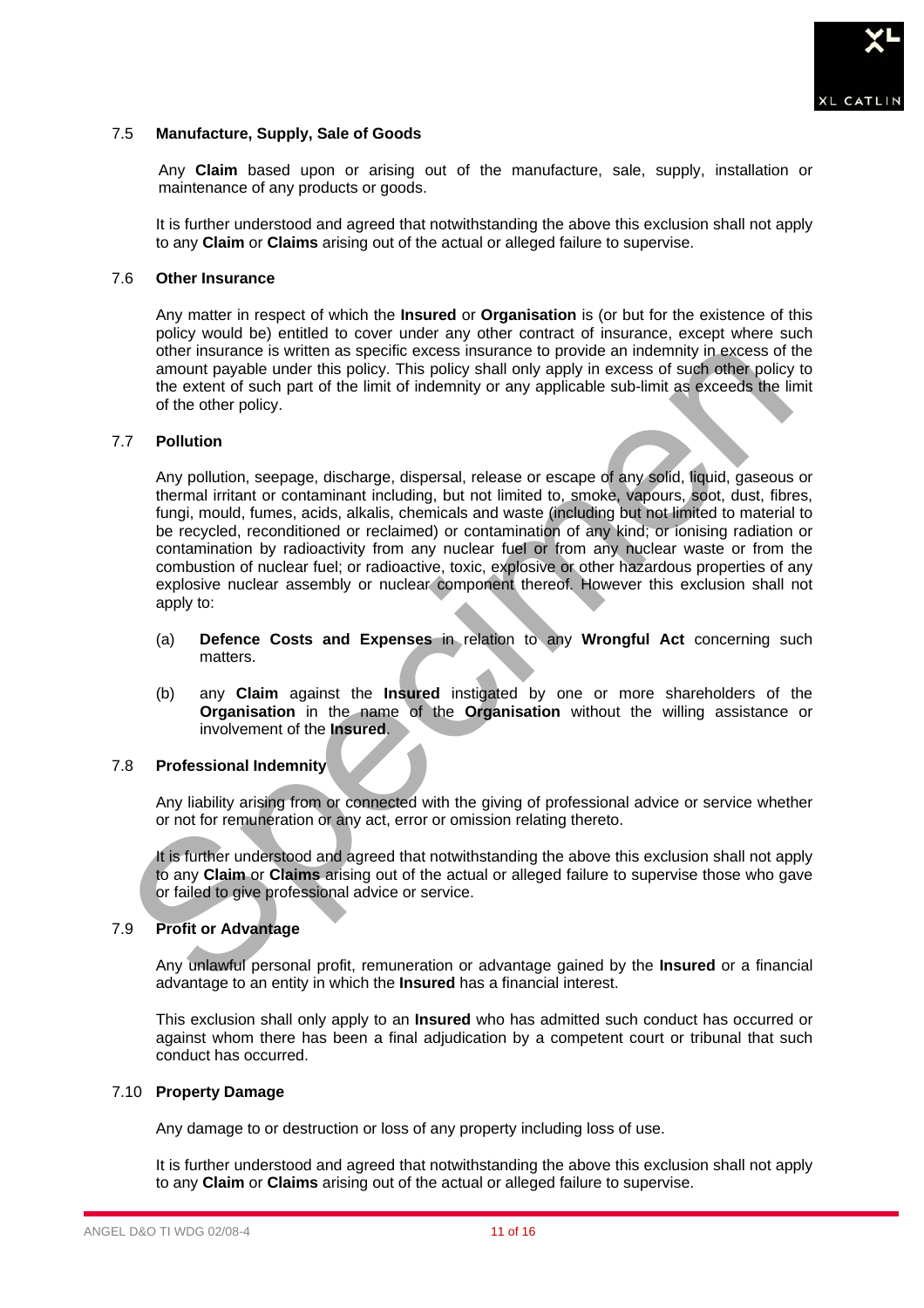

# 7.11 **Securities**

Any purchase, exchange or sale, or offer to purchase or sell, securities of any description by means of a prospectus or private placement on or after the commencement of the **Period of Insurance**.

# 7.12 **Shares Exclusion (Wrongful Act)**

Any liability based on arising from or attributable to any **Claim** brought by or on behalf of, whether directly or derivatively, any individual or entity which owns or controls 25% or more of the issued and outstanding share capital of the **Organisation** provided that this exclusion shall only apply to **Claims** where such individual or entity or their representative has, directly or indirectly, participated in or ratified the alleged **Wrongful Act** being the subject of a **Claim**.

# 7.13 **United States of America and/or Canada**

Any **Claim**, allegation, proceeding or **Investigation** brought in the United States of America (USA) or Canada, including the enforcement outside the USA or Canada of any judgment, order, award or settlement made within the USA or Canada or which arises from or is connected, directly or indirectly, with:- (13) United States of America and/or Canada<br>
Any Claim, allegation, proceeding or Investigation brought in the United States of America<br>
(USA) or Canada, including the inforcement outside the USA or Canada or any judgment<br>

- (a) any event, occurrence or activity of any sort within the USA or Canada,
- (b) the holding of or dealing in securities listed or traded on any US or Canadian Exchange or any other form of assets, tangible or intangible in the USA or Canada,
- (c) activity in the USA or Canada of any parent, **Subsidiary**, associated **Organisation**, joint venture or special purpose vehicle or **Organisation** whether or not registered in the USA or Canada.

# 7.14 **War and Terrorism**

Any of the following:

- (a) war (whether declared or not), civil war, invasion, acts of a foreign enemy, hostilities, or any similar act, condition or warlike operation, warlike action by a regular or irregular military force or other authority to hinder or defend against an actual or expected attack;
- (b) insurrection, rebellion, revolution, civil commotion, riot, attempt to usurp power, popular uprising, or any action taken by any governmental or martial authority in hindering or defending against any of these;
- (c) discharge, explosion, or use of a weapon of mass destruction, whether or not employing nuclear fission or fusion, or chemical, biological, radioactive or similar agents, by any party at any time for any reason.

Further, the **Insurer** shall not have any liability under this policy for, or directly or indirectly arising out of, or in any way connected with any Terrorist Action (regardless of any other cause or event contributing concurrently or in any other sequence to the liability) or any action taken in controlling, preventing or suppressing Terrorist Action.

For the purpose of this exclusion "Terrorist Action" means the actual or threatened:

- (a) use of force or violence against persons or property, or
- (b) commission of an act dangerous to human life or property, or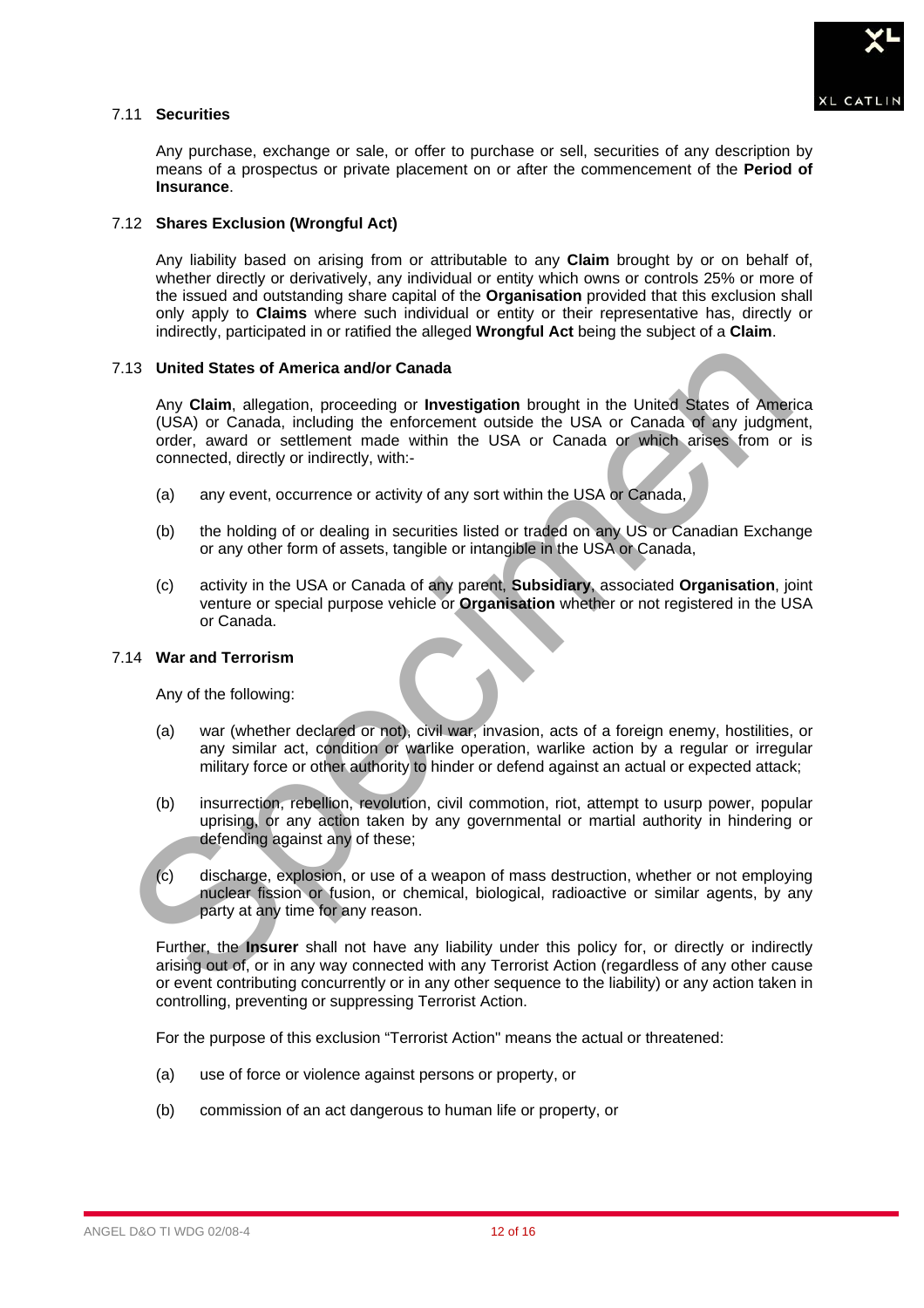

- (c) commission of an act that interferes with or disrupts an electronic or communications system undertaken by any person or group, whether or not acting alone or on behalf of or in connection with any organisation, government, power, authority, or military force, in any of the following circumstances:
	- (i) where the apparent intent or effect is to intimidate or coerce a government or business, or to disrupt any segment of the economy; or
	- (ii) where the apparent intent or effect is to cause alarm, fright, fear of danger, or apprehension of public safety in one or more distinct section of the general public, or to intimidate or coerce one or more such section; or
	- (iii) where the apparent intent or effect is to further political, ideological, religious, ethnic, racial or cultural objectives or to express support for or opposition to a philosophy, ideology, religion, ethnic or racial group, or culture.

If the **Insurer** alleges that by reason of this exclusion any liability or **Loss** is not covered by this policy the burden of proving the contrary shall be upon the **Insured** and/or the **Organisation** and not the **Insurer**.

# **8 CONDITIONS**

# 8.1 **Contracts (Rights of Third Parties) Act**

Under the contract of insurance comprised by this policy there is no intention to confer any rights on any party except **Insurers** and those named or defined as **Insureds** herein, and no third party shall acquire any rights in relation to this policy by operation of the Contracts (Rights of Third Parties) Act 1999 or any re-enactment of or amendment to it.

# 8.2 **Proposal Operation**

The **Proposal** shall operate severally in relation to each **Insured** and no statement, information or knowledge on the part of any **Insured** shall be imputed to any other **Insured** for the purposes of determining whether cover is available to that other **Insured**.

# 8.3 **Notification**

As a condition precedent to cover under this policy the **Insurer** must be **Notified** as soon as practicable during the **Period of Insurance**, in writing to the Notification Address set out below and in any event within thirty days of the end of the **Period of Insurance**, or the end of the **Discovery Period** (if applicable): entinic, racial or cotarium and belowithes or to express support for original philosophy, ideology, religion, ethnic or racial group, or culture.<br>
If the Insurer alleges that by reason of this exclusion any liability or Lo

# (a) of any **Claim**;

- (b) regardless of any previous notice, of receipt of any **Claim** Form, Particulars of **Claim**, Arbitration Notice or any other formal document commencing legal proceedings, copies of all such documents being provided with such notification;
- (c) of any circumstance(s) of which the **Insured** or **Organisation** shall become aware which is or are likely to give rise to a **Claim**;
- (d) of any circumstance(s) of which the **Insured** or **Organisation** shall become aware which is (or are) likely to give rise to an entitlement to be indemnified under this policy.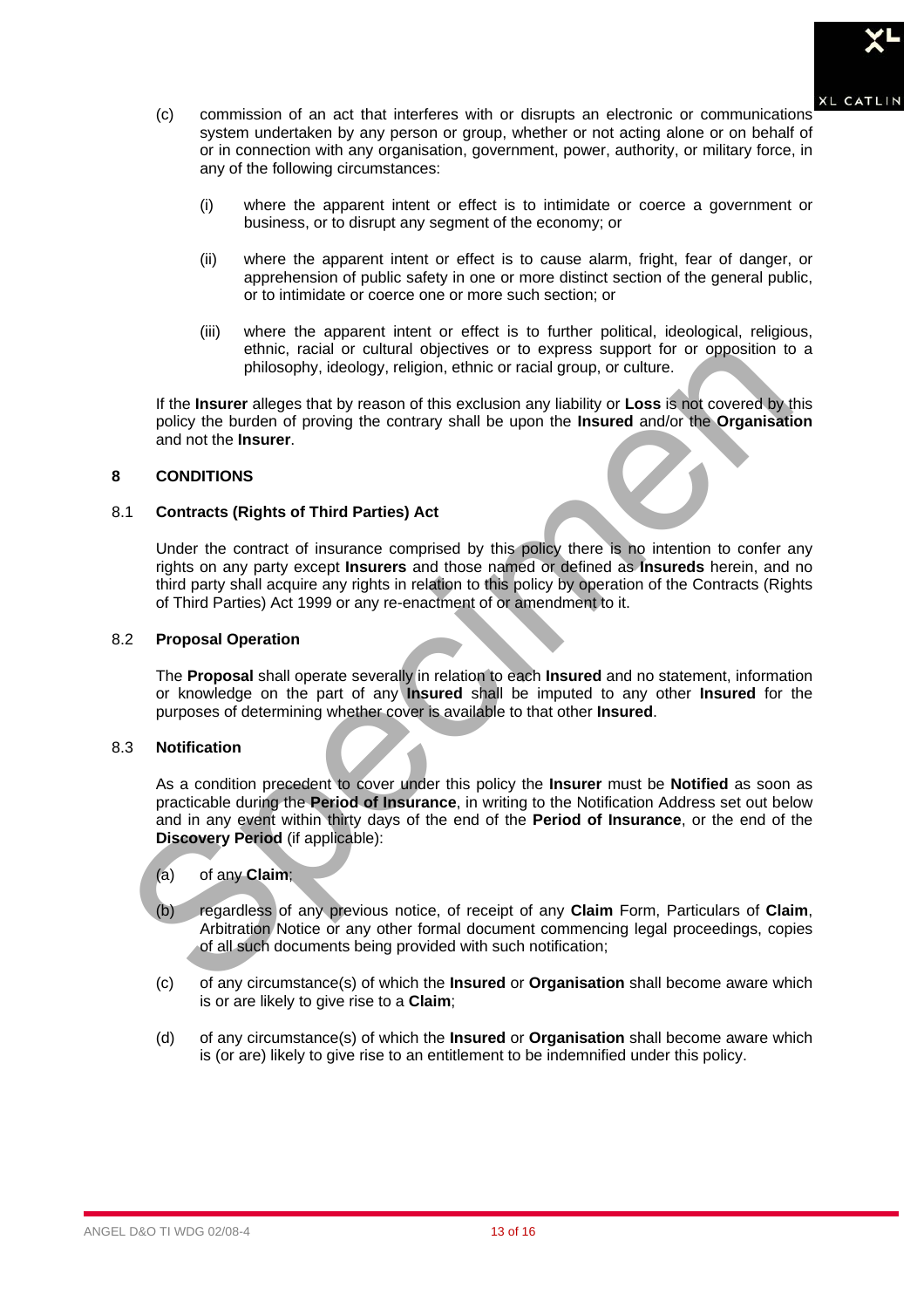

In the event that the **Insurer** is **Notified** during the **Period of Insurance** of any circumstance(s) which in the **Insurer's** reasonable opinion is (or are) likely to give rise to a **Claim** then any subsequent **Claim** which arises directly from the circumstance(s) so **Notified** shall be deemed to have been made during the **Period of Insurance**.

Notification Address: Angel Risk Management Limited  $3<sup>rd</sup>$  Floor 1 Legg Street Chelmsford Essex CM1 1JS

Tel: 01245 343630 E-mail: info@angelriskmanagement.com

# 8.4 **Duty to Cooperate**

As a condition precedent to the right to be indemnified under this policy the **Insured** and/or **Organisation** must promptly provide to the **Insurer** full details concerning any **Claim** and any circumstance(s) likely to give rise to a **Claim** and any circumstance(s) where the **Insured** and/or **Organisation** has requested to be indemnified under this policy and provide such cooperation and assistance as the **Insurer** and its representatives, legal advisers or agents may reasonably require. It is a condition precedent to the right to be indemnified under this policy that the **Insured** and **Organisation** (or any person, firm or **Organisation** acting for or on behalf of the **Insured** and **Organisation**) shall ensure that all documents relevant to any **Claim** and any circumstance(s) likely to give rise to a **Claim** shall not be intentionally destroyed or otherwise intentionally disposed of. 4 Duty to Cooperate<br>
As a condition precedent to the right to be indemnified under this policy the Insured and<br>
Organisation must promptly provide to the Insure full delais concerning any Claim and<br>
oriconstance(s) likely

# 8.5 **No Admission of Liability**

As a condition precedent to the right to cover under this policy the **Insured** and/or **Organisation** shall not, without the prior written approval of the **Insurer**, admit liability for, compromise, settle, or make any offer or payment in respect of any **Claim** or any circumstance(s) likely to give rise to a **Claim** or any circumstance(s) where the **Insured** and/or **Organisation** has requested cover under this policy.

# 8.6 **Insurer Entitled to Defend**

The **Insurer** shall be entitled, but not obliged, to take over the investigation, defence and settlement of any **Claim** and any circumstance(s) likely to give rise to a **Claim** and any circumstance(s) where the **Insured** has requested cover under this policy including as to the choice and appointment of legal representation. The **Insurer** shall have full discretion in the handling thereof (notwithstanding that a dispute may have arisen between the **Insurer** and the **Insured**) provided always that the **Insured** shall not be obliged to defend any legal proceedings unless a Queen's Counsel (to be mutually decided upon by the **Insurer** and the **Insured**) shall advise that such proceedings can be contested with a reasonable prospect of success.

# 8.7 **Subrogation**

The **Insurer** shall be subrogated to all the rights of recovery of the **Insured** against any third party before or after any payment is made under this policy provided always that the **Insurer** shall not exercise any such rights against any **Employee** or former **Employee** of the **Organisation** unless the **Loss** in respect of which payment is made under this policy was caused or contributed to by a fraudulent, dishonest or malicious act or omission by the **Employee** or former **Employee**. The **Insured** and **Organisation** shall, without charge, provide such assistance as the **Insurer** may reasonably require in any subrogation.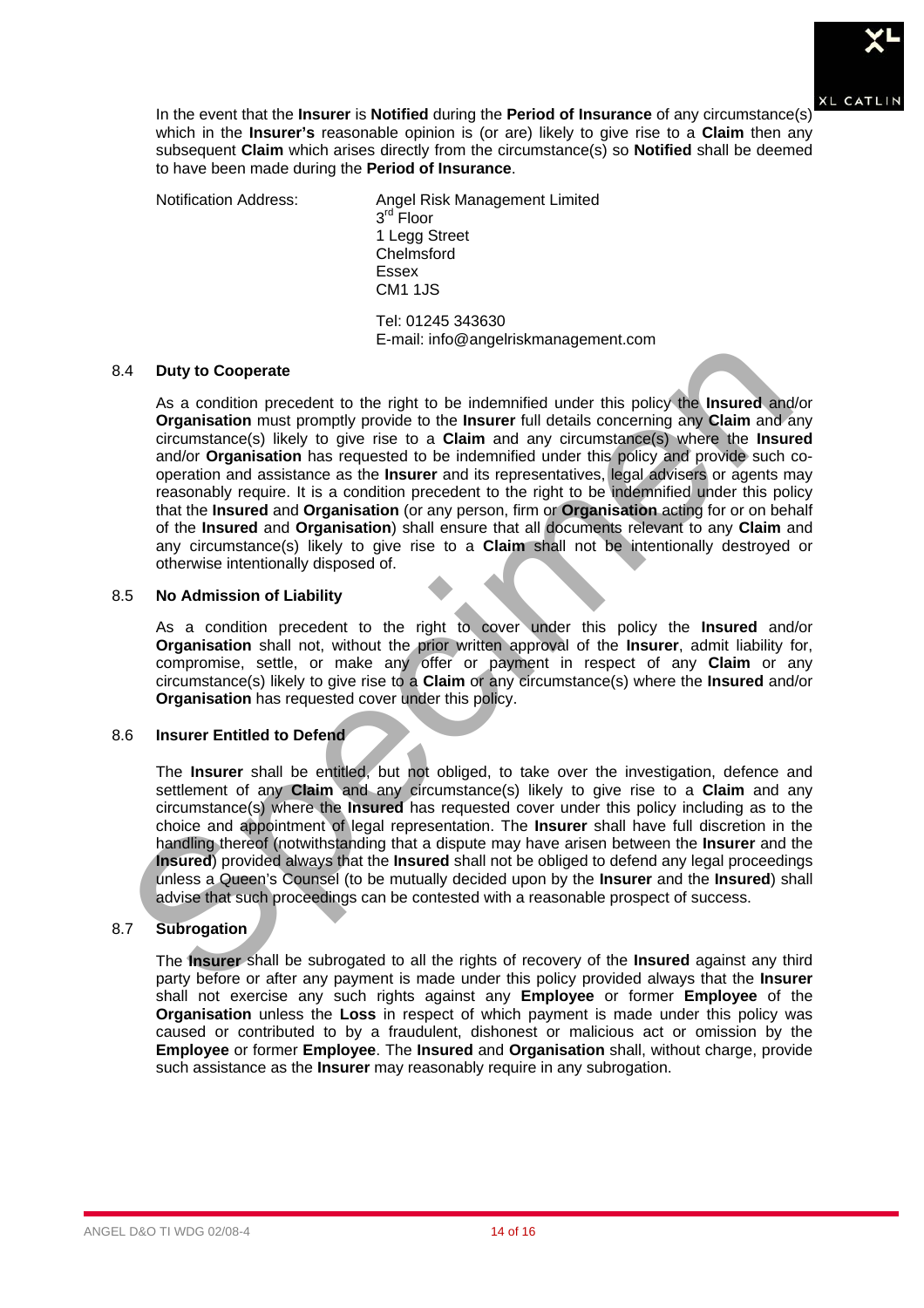

## 8.8 **Avoidance by Insurer**

If the **Insurer** is entitled, for any reason, to avoid this policy ab initio, the **Insurer** may in its absolute discretion elect instead to give notice to the **Insured** or any of them that it regards this policy as being in full force and effect, except that no cover will be given under this policy that arises from or is related to the ground(s) that entitled the **Insurer** to avoid this policy.

#### 8.9 **Data Protection Act 1998**

It is agreed by the **Organisation** on behalf of itself and the **Insured** that any information provided to the **Insurer** regarding the **Insured** and **Organisation** will be processed by the **Insurer**, in compliance with the provisions of the Data Protection Act 1998, for the purpose of providing insurance and handling claims, if any, which may necessitate providing such information to third parties.

#### 8.10 **Premium Payment**

- (a) The **Organisation** undertakes that **Premium** will be paid in full to the **Insurer** within sixty days of inception of this policy (or, in respect of instalment Premiums, when due).
- (b) If the **Premium** has not been so paid to the **Insurer** by the sixtieth day from the inception of this policy (and, in respect of instalment Premiums, by the date they are due) the **Insurer** shall have the right to cancel this policy by notifying the **Organisation** via the broker in writing. In the event of cancellation, **Premium** is due to the **Insurer** on a pro rata basis for the period that the **Insurer** is on risk but the full policy **Premium** shall be payable to the **Insurer** in the event of a notification prior to the date of termination which gives rise to a **Claim** under this policy, and the **Premium** shall be added to and form part of the deductible amount in the event of its non-payment. Information to that particles.<br>
(a) Tremium Payment and the Drenation undertakes that Premium will be paid in full to the **Insurer** within stray day of Inception of this policy (or, in respect of instalment Premiums, when
	- (c) It is agreed that the **Insurer** shall give not less than fifteen days prior notice of cancellation to the **Organisation** via the broker. If **Premium** due is paid in full to the **Insurer** before the notice period expires, notice of cancellation shall automatically be revoked, if not, this policy shall automatically terminate at the end of the notice period.

# 8.11 **Advanced Payment of Costs**

The **Insurer** shall pay **Defence Costs and Expenses** incurred with its prior written consent, such consent not to be unreasonably withheld. However in the event and to the extent that it is finally determined that the **Insured** is not entitled to such payments under this policy the sums advanced shall be repaid to the **Insurer** upon demand or the limit of indemnity reduced by the amount of such uninsured advance payment. The **Organisation** shall where it is permitted to do so pay legal representation costs on behalf of the **Insured** to the amount of any deductible applicable under this policy.

# 8.12 **Allocation**

In the event of any **Loss** being partially covered and/or any **Claim** against an **Insured** being also made against the **Organisation** and/or one or more persons who are not **Insured** the **Insured**, **Insurer** and/or **Organisation** shall use their best endeavours fairly and reasonably to agree such an allocation of **Loss** to the policy as may be appropriate and proportional to the aggregate of insured and uninsured loss, damages and legal and other costs.

# 8.13 **Consent to Settle**

The **Insurer** shall not settle any **Claim** without the written consent of the **Insured**. If the **Insured** refuses to consent to a settlement demand acceptable to the claimant and recommended by the **Insurer** and elects instead to contest the **Claim**, then the **Insurer's** total liability for such **Claim** shall not exceed the amount for which the **Claim** could have been settled plus any **Defense Costs** incurred as of the date such **Claim** could have been settled and to which this policy would otherwise apply.